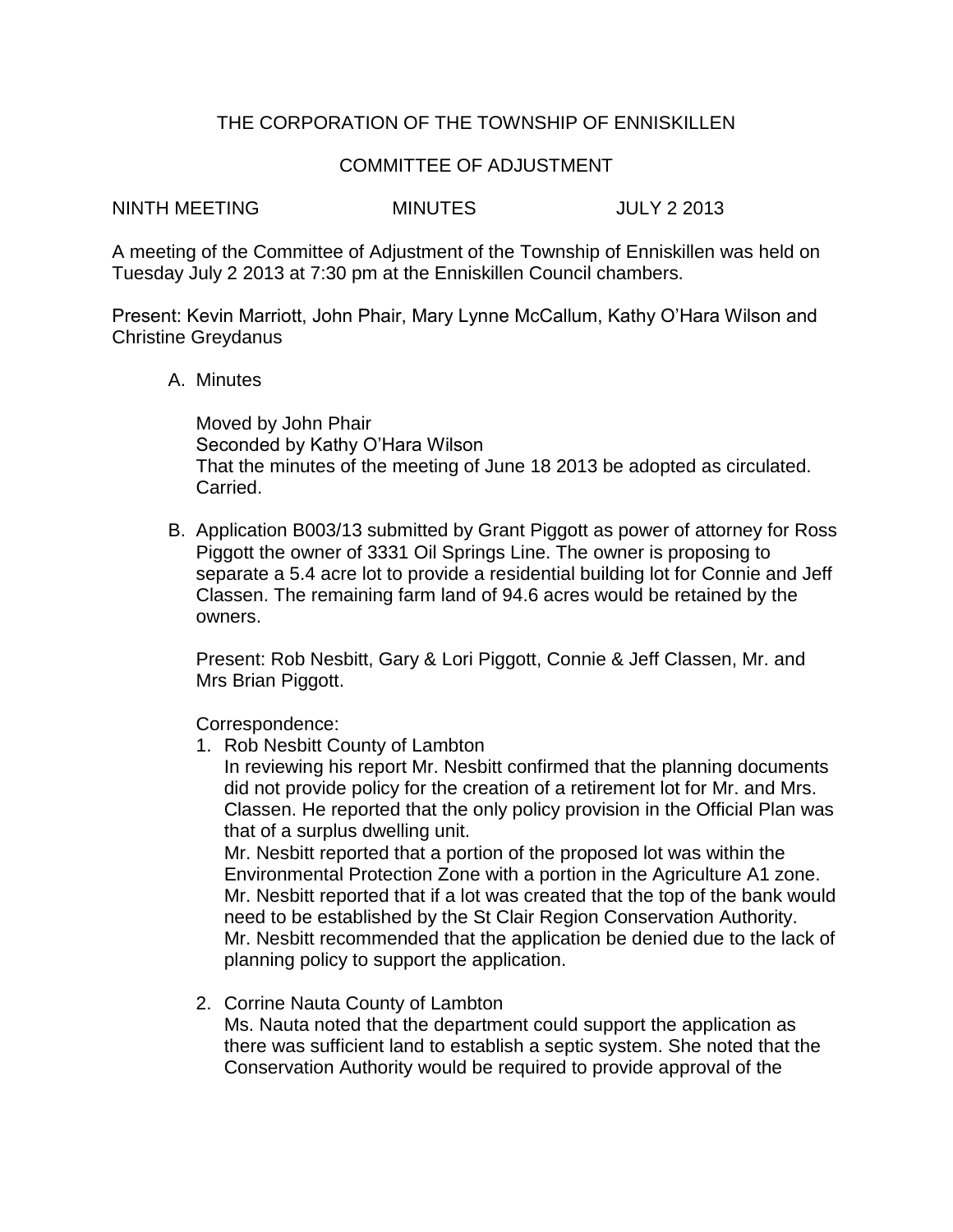positioning of the septic system on the property. Ms. Nauta noted that a septic permit be obtained for the new house.

Connie Classen reported to the committee that all of the land in the application was not farmed.

Mary Lynne McCallum asked whether the lands had been farmed in the past.

Gary Piggott reported that access to the flood plain was difficult due to the grade. However the flooding of the low land area made farming of the land difficult. He noted that the flooding resulted from the beavers in the area and the positioning of the road culvert in Fairweather Road.

Kathy O'Hara Wilson questioned Gary Piggott concerning the different type of vegetation growing in the flood plain of the proposed lot.

Kathy O'Hara Wilson noted that if the Committee approved this application there would be many other similar applications.

Councillor Greydanus reported that the application was on the edge of her comfort zone. She noted that there were no livestock operations that would be affected by the proposed lot. A minimum amount of agricultural land would be affected by the proposed severance.

Moved by John Phair Seconded by Christine Greydanus That application B003/13 be approved with conditions. Carried.

Conditions:

- 1. That a copy of the deed and survey in a form suitable for registration be deposited with the Secretary-Treasurer.
- 2. That a fee of \$400.00 be paid to the Township of Enniskillen by cash or certified cheque.
- 3. That all conditions are to be fulfilled within one year of the notice of decision of this consent. The certificate of consent required by Section 53 (42) of the Planning Act must be obtained within one year after notice of decision of this consent. The applicant is responsible for ensuring that the provisional consent does not lapse. If the provisional consent lapses a new application will be required. There is no provision for the extension to provisional consents.
- 4. That the applicants at their expense install adequate access to the retained and severed properties as determined by the Township Road Superintendent.